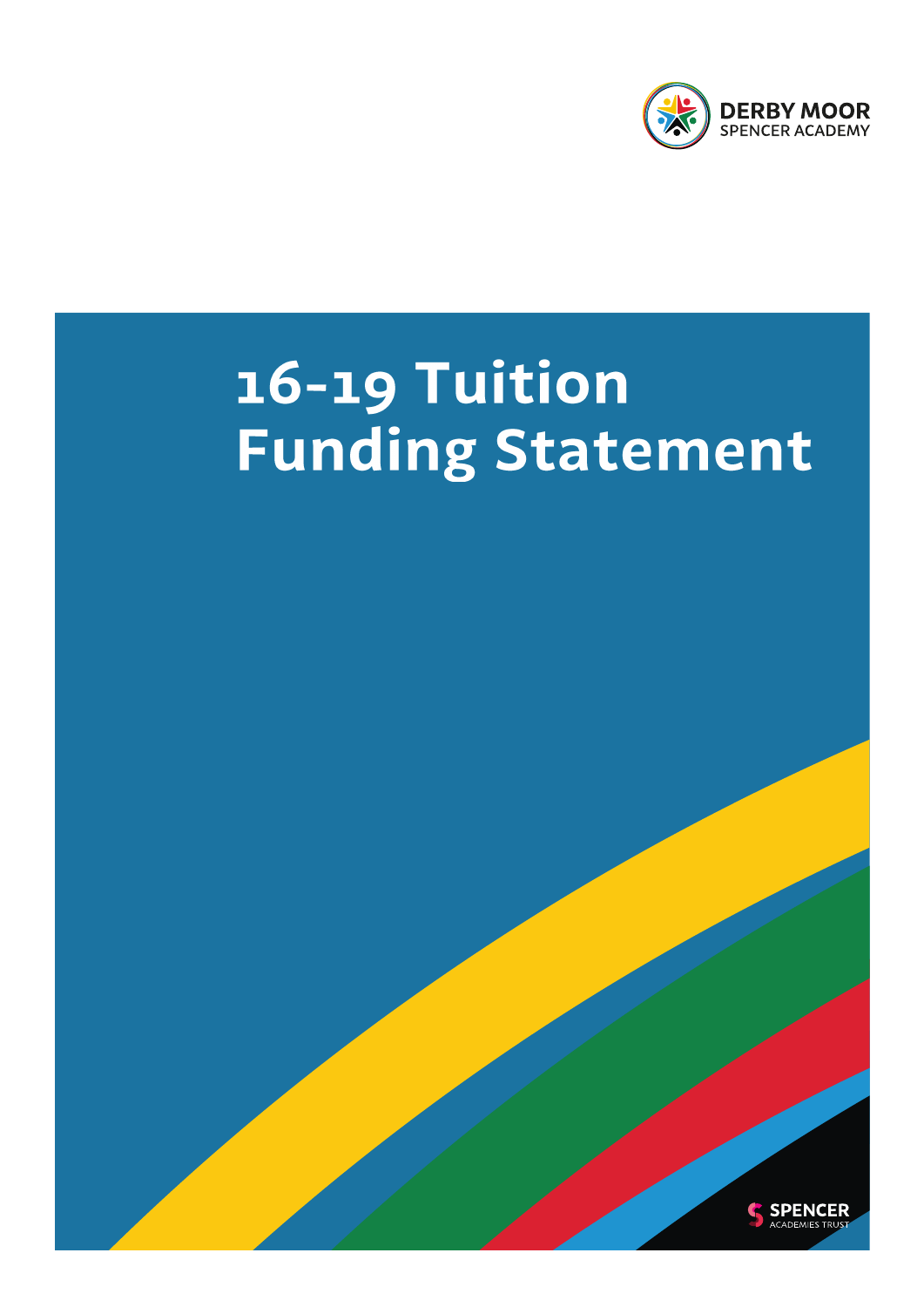

## **Context:**

It has been announced by the Government that the 16-19 tuition fund has been extended for the 2021- 22 academic year. It is to support small group tuition for 16-19 pupils in English, maths and other academic and vocational courses where learning has been disrupted. All supported pupils must be on a 16-19 study programme and have had their learning disrupted since the coronavirus outbreak.

## **Our provision:**

Our small group tuition will specifically target students with lower prior attainment in maths and English. Furthermore, in line with the condition of funding we will also offer small group tuition to students who are from an economically disadvantaged background and those students who have special educational needs and disabilities (SEND).

Please note that this tuition will be an extra tutorial session, on top of the normal timetabled lessons that each student is already receiving.

Tuition sessions will be organised as follows (subject to numbers of students / staff available):

- 1 -2 hourly blocks outside of 'normal' school hours
- They will be delivered by qualified Derby Moor School teaching staff, support staff or an accredited third- party provider.
- The maximum number of students in each tuition group will be between 5 -7
- The tuition sessions will be scheduled in advance to ensure attendance and engagement from our student community
- The tuition sessions may also be used to support student progress in other vocational subjects, and to develop general academic skills which may have been adversely affected by the pandemic.

## **Measuring impact:**

The impact of these sessions will be monitored based on student performance and progress in their courses and their preparation for and confidence in applying to future destinations, including higher education, employment and apprenticeships.